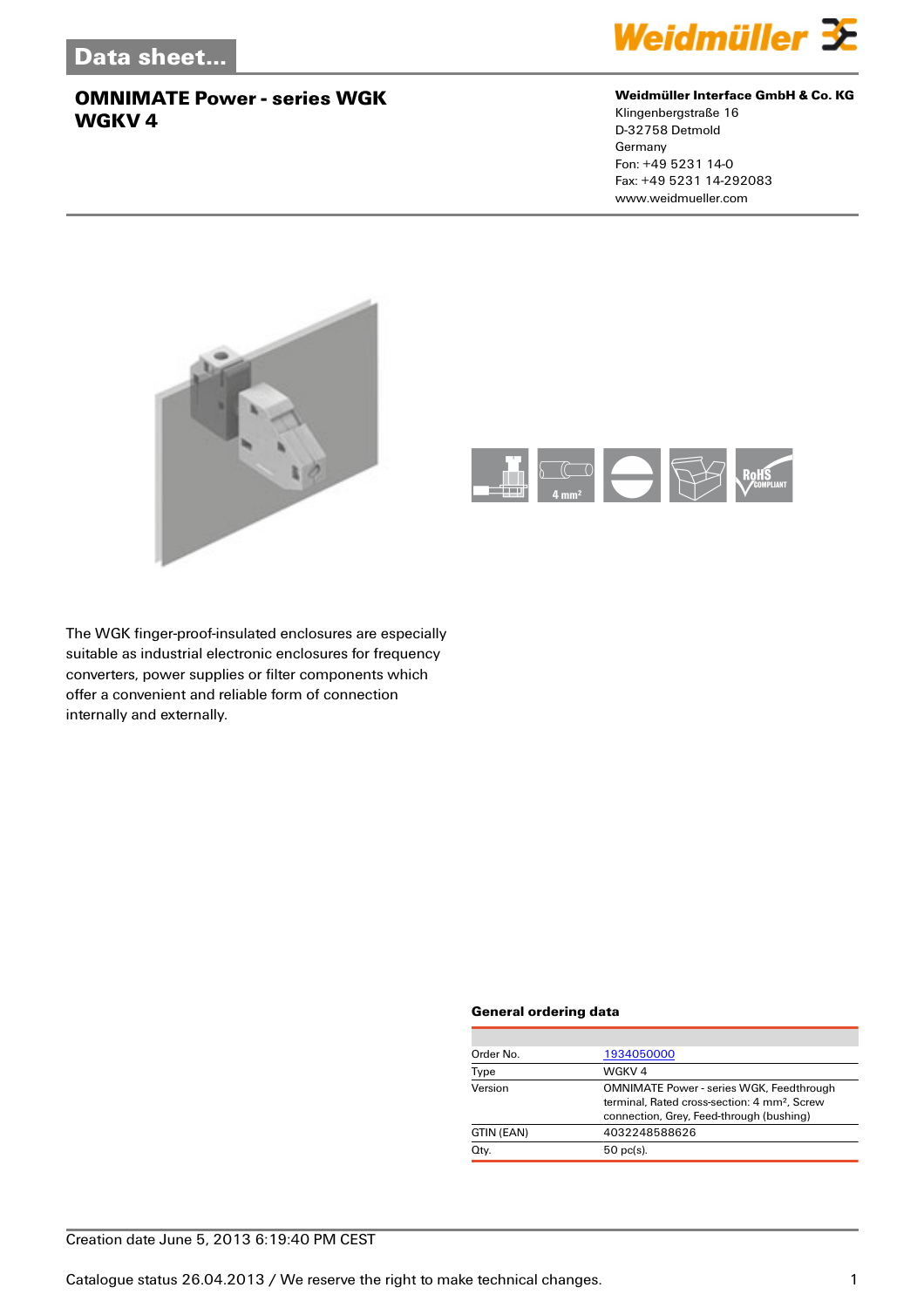## **Technical data**



#### **Weidmüller Interface GmbH & Co. KG**

Klingenbergstraße 16 D-32758 Detmold Germany Fon: +49 5231 14-0 Fax: +49 5231 14-292083

| <b>Dimensions and weights</b>                                          |                                       |                                                                        |                        |
|------------------------------------------------------------------------|---------------------------------------|------------------------------------------------------------------------|------------------------|
|                                                                        |                                       |                                                                        |                        |
| Length                                                                 | 40 mm                                 | Width                                                                  | 8.1 mm                 |
| Height<br>Net weight                                                   | 24 mm<br>8.88g                        | Height of lowest version                                               | 24 mm                  |
| 2 clampable conductors with identical cross-section                    |                                       |                                                                        |                        |
|                                                                        |                                       |                                                                        |                        |
| Wire connection cross section AWG,                                     |                                       | Wire connection cross section AWG,                                     |                        |
| max.                                                                   | <b>AWG 12</b>                         | min.                                                                   | <b>AWG 22</b>          |
| <b>Additional connection</b>                                           |                                       |                                                                        |                        |
|                                                                        |                                       |                                                                        |                        |
| <b>Blade</b> size                                                      | $0.6 \times 3.5$ mm<br>32 A           | Clamping screw                                                         | M 3<br>$0.8$ Nm        |
| Rated current<br>Tightening torque, min.                               | $0.6$ Nm                              | Tightening torque, max.                                                |                        |
|                                                                        |                                       |                                                                        |                        |
| <b>Conductors suitable for clamping</b>                                |                                       |                                                                        |                        |
| Wire connection cross section AWG.                                     |                                       | Wire connection cross section AWG,                                     |                        |
| max.                                                                   | <b>AWG 12</b>                         | min.                                                                   | <b>AWG 22</b>          |
| Wire connection cross section, finely                                  |                                       | Wire connection cross section, finely                                  |                        |
| stranded with wire-end ferrules DIN<br>46228/1, rated connection, max. | $4 \text{ mm}^2$                      | stranded with wire-end ferrules DIN<br>46228/1, rated connection, min. | $0.5$ mm <sup>2</sup>  |
| Wire connection cross section, finely                                  |                                       | Wire connection cross section, solid                                   |                        |
| stranded, max.                                                         | $4 \text{ mm}^2$                      | core max. rated connection                                             | $6 \text{ mm}^2$       |
| Wire connection cross section, solid<br>core, max. rated connection    | $0.5$ mm <sup>2</sup>                 | Stripping length                                                       | 8 mm                   |
| <b>Rated data to IEC</b>                                               |                                       |                                                                        |                        |
|                                                                        |                                       |                                                                        |                        |
| Current at maximum wires                                               | 41 A                                  | Pollution severity                                                     | 3                      |
| Rated cross-section                                                    | $4 \text{ mm}^2$                      | Rated current                                                          | 32 A                   |
| Rated impulse withstand voltage                                        | 6 kV                                  | Rated voltage                                                          | 250V                   |
| <b>Standards</b>                                                       | IEC 60947-7-1                         |                                                                        |                        |
| <b>Technical data</b>                                                  |                                       |                                                                        |                        |
| <b>Blade size</b>                                                      | $0.6 \times 3.5$ mm                   | Clamping range, rated connection, max. 6 mm <sup>2</sup>               |                        |
| Clamping range, rated connection, min.                                 | $0.05$ mm <sup>2</sup>                | Clamping screw                                                         | M <sub>3</sub>         |
| Gauge to IEC 60947-1                                                   | A3                                    | Number of connections                                                  | $\overline{2}$         |
| Stripping length, rated connection                                     | 8 mm                                  | Tightening torque, max.                                                | 0.8 Nm                 |
| Tightening torque, min.                                                | 0.6 Nm                                |                                                                        |                        |
| <b>Technical specification</b>                                         |                                       |                                                                        |                        |
|                                                                        |                                       |                                                                        |                        |
| Colour of insulating material                                          | Grey                                  | Connection direction                                                   | <b>Bottom</b>          |
| End cover plate required                                               | No                                    | Installation advice                                                    | Feed-through (bushing) |
| Product family                                                         | <b>OMNIMATE Power - series</b><br>WGK |                                                                        |                        |
| <b>CSA ratings data</b>                                                |                                       |                                                                        |                        |
|                                                                        |                                       |                                                                        |                        |
| Certificate No. (CSA)                                                  | 200039-1830694                        | Voltage size B (CSA)                                                   | 300 V                  |
| Current size B (CSA)<br>Wire cross section min. (CSA)                  | 30 A<br>30 AWG                        | Wire cross section max. (CSA)                                          | 10 AWG                 |
|                                                                        |                                       |                                                                        |                        |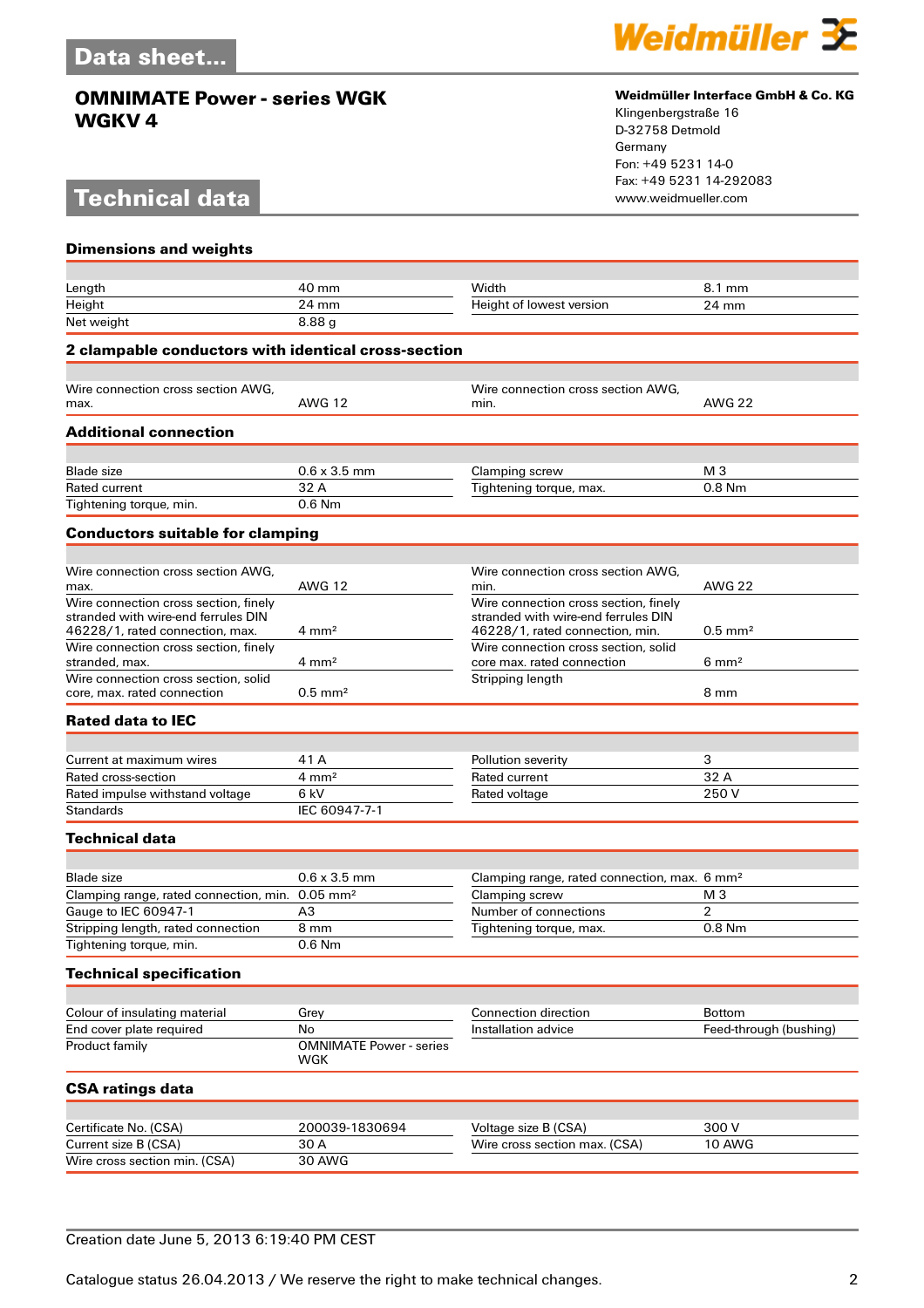# **Technical data**

**UL ratings data**



#### **Weidmüller Interface GmbH & Co. KG**

Klingenbergstraße 16 D-32758 Detmold Germany Fon: +49 5231 14-0 Fax: +49 5231 14-292083

| Certificate No. (cURus)                         | E60693VOL1SEC84 | Conductor size Factory wiring max.<br>(cURus)                                                | <b>10 AWG</b> |
|-------------------------------------------------|-----------------|----------------------------------------------------------------------------------------------|---------------|
| Conductor size Factory wiring min.              |                 |                                                                                              |               |
| (cURus)                                         | <b>30 AWG</b>   | Conductor size Field wiring max. (cURus)<br><b>10 AWG</b>                                    |               |
| Conductor size Field wiring min. (cURus) 30 AWG |                 | Current size B (cURus)                                                                       | 30 A          |
| Current size C (cURus)                          | 30 A            | Current size D (cURus)                                                                       | 10 A          |
| Voltage size B (cURus)                          | 300 V           | Voltage size C (cURus)                                                                       | 150 V         |
| Voltage size D (cURus)                          | 300 V           |                                                                                              |               |
| <b>Material data</b>                            |                 |                                                                                              |               |
| <b>Material</b>                                 | Wemid           | Colour                                                                                       | Grey          |
| UL 94 flammability rating                       | $V-0$           |                                                                                              |               |
|                                                 |                 |                                                                                              |               |
| <b>Classifications</b>                          |                 |                                                                                              |               |
|                                                 |                 |                                                                                              |               |
| <b>ETIM 3.0</b>                                 | EC001283        | <b>UNSPSC</b>                                                                                | 30-21-18-11   |
| eClass 5.1                                      | 27-14-11-34     | eClass 6.2                                                                                   | 27-14-11-34   |
| eClass 7.1                                      | 27-14-11-34     |                                                                                              |               |
| <b>Notes</b>                                    |                 |                                                                                              |               |
| Notes                                           |                 | • Metal walls: 1 #96 2.5 mm = 400 V; 2.5 #96 6 mm = 250 V; plastic walls: 1 #96 6 mm = 500 V |               |
| <b>Approvals</b>                                |                 |                                                                                              |               |
| Approvals                                       |                 |                                                                                              |               |
|                                                 |                 | <b>ALL</b>                                                                                   |               |
| <b>ROHS</b>                                     | Conform         |                                                                                              |               |

Creation date June 5, 2013 6:19:40 PM CEST